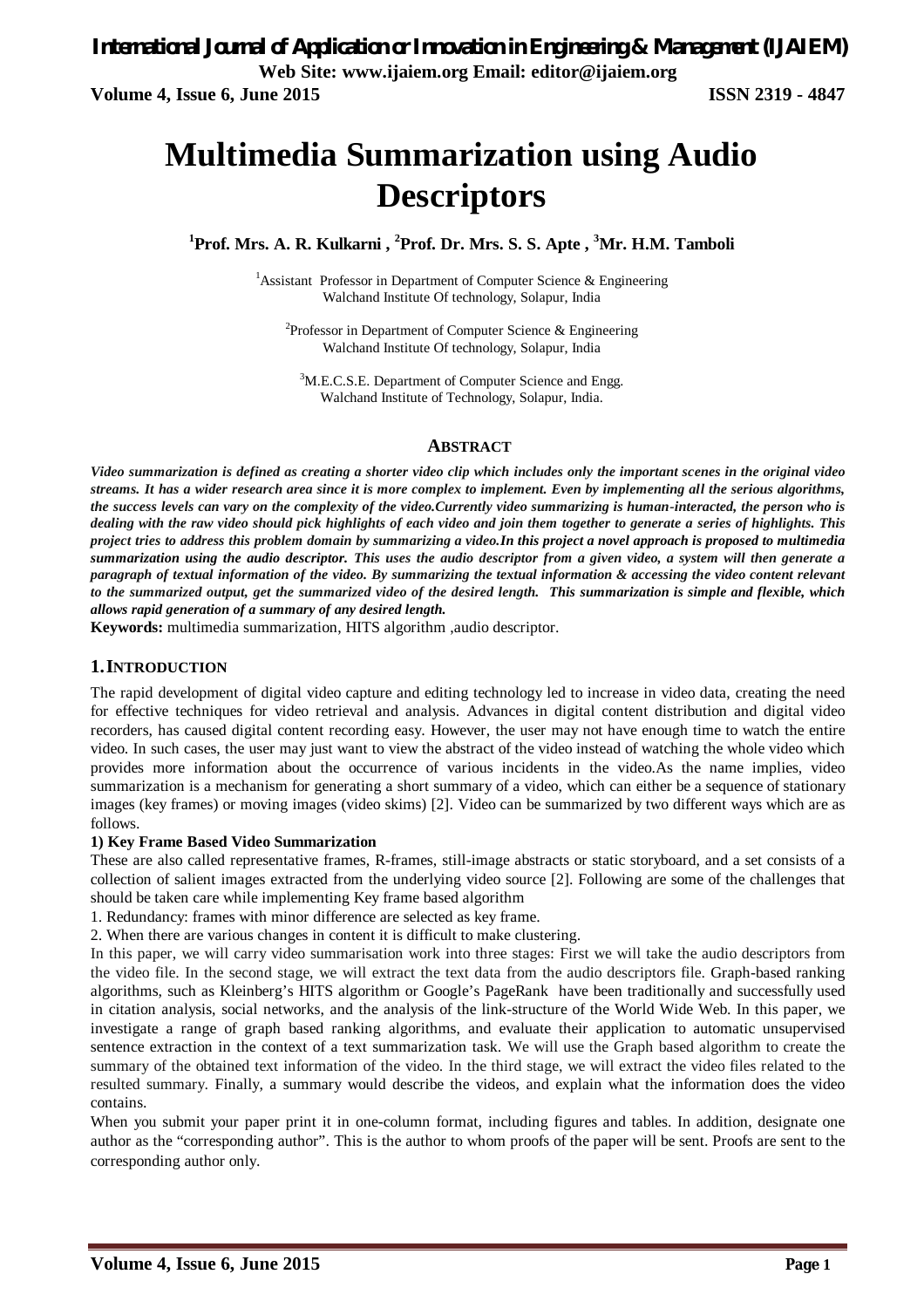# *International Journal of Application or Innovation in Engineering & Management (IJAIEM)* **Web Site: www.ijaiem.org Email: editor@ijaiem.org Volume 4, Issue 6, June 2015 ISSN 2319 - 4847**

## **2. LITERATURE REVIEW**

#### **2.1 Audio Summarization**

Automatic audio summarization is an on going research pursuit, which relies either on algorithms to identify and remove redundancy, for example in music or noise, or first turn speech into text, and then employ text summarization methods. The peculiarities and potential ambiguities of decoded audio such as high recognition error rates, lack of syntactic boundaries, etc., need to be addressed specifically for extracting summary information from audio for contentbased browsing and skimming. Generally, speech summarization can be performed by simply extracting salient words or sentences from the original data, or by synthesizing new representations from the original data. The second case is of course more difficult, harder to evaluate, but also potentially more useful, because the information representation cannot only be compact, but also targeted, clean, and easy to understand. It is our goal for multimedia summarization to achieve similar progress with respect to video retrieval.

#### **2.2 Text Summarization**

Text summarization is the process of automatically creating a compressed version of a given document preserving its information content. Text summarization can be categorized into two approaches: extractive and abstractive. Extractive summarization methods simplify the problem of summarization into the problem of selecting a representative subset of the sentences in the original documents. Algorithms for extractive summarization are typically

based on techniques for sentence extraction, and attempt to identify the set of sentences that are most important for the overall understanding of a given document.Abstractive summarization may compose novel sentences, unseen in the original sources. However, abstractive approaches require deep NLP such as semantic representation, inference and natural language generation, which have yet to reach a mature stage now a days. Extractive summarization systems are commonly used in automatic summarization to produce extractive sum-maries. Systems for extractive summarization are typically based on technique for sentence extraction, and attempt to identify the set of sentences that are most important for the overall understanding of a given document. Most commonly, such systems use some kind of similarity or centrality metric to identify the set of sentences to include in the summary

#### **2.3 Video Summarization**

A video summarization is a summary which represents abstract view of original video sequence and can be used as video browsing and retrieval systems. It can be a highlight of original sequence which is the concatenation of a user defined number of selected video segments or can be a collection of key frames. Different methods can be used to select key frames. key frames based video summarization works on frames so first step is to extract frames from original video frame sequence. In step two extracted video frames are cluster that have redundant content obviating the need for shot detection. Selection of key frames is proceeding in step three. The entire procedure is shown in fig.



**Fig.2:** Key frames based video summarization

Key frames based video summarization can be classified in three different ways. These are as follows.

#### **1) Classification based on sampling**

This method [11] chooses key frames uniformly or randomly under-sampling, without considering the video content. The summary produced by these methods does not represent all the video parts and may cause some redundancy of key frames with similar contents.

#### **2) Classification based on scene segmentation**

This method [11] extracts key frames using scenes detection, the scene includes all parts with a semantic link in the video or in the same space or in the same time. The disadvantage of these techniques is producing a summary, which does not take into account the temporal position of frames.

#### **3) Classification based on shot segmentation**

This method [11] extracts adapted key frames to video content. They extract the first image as shot key frames or the first and the last frames of the shot. These methods are effective for stationary shot and small content variation, but they don't provide an adequate representation of shot with strong movements.